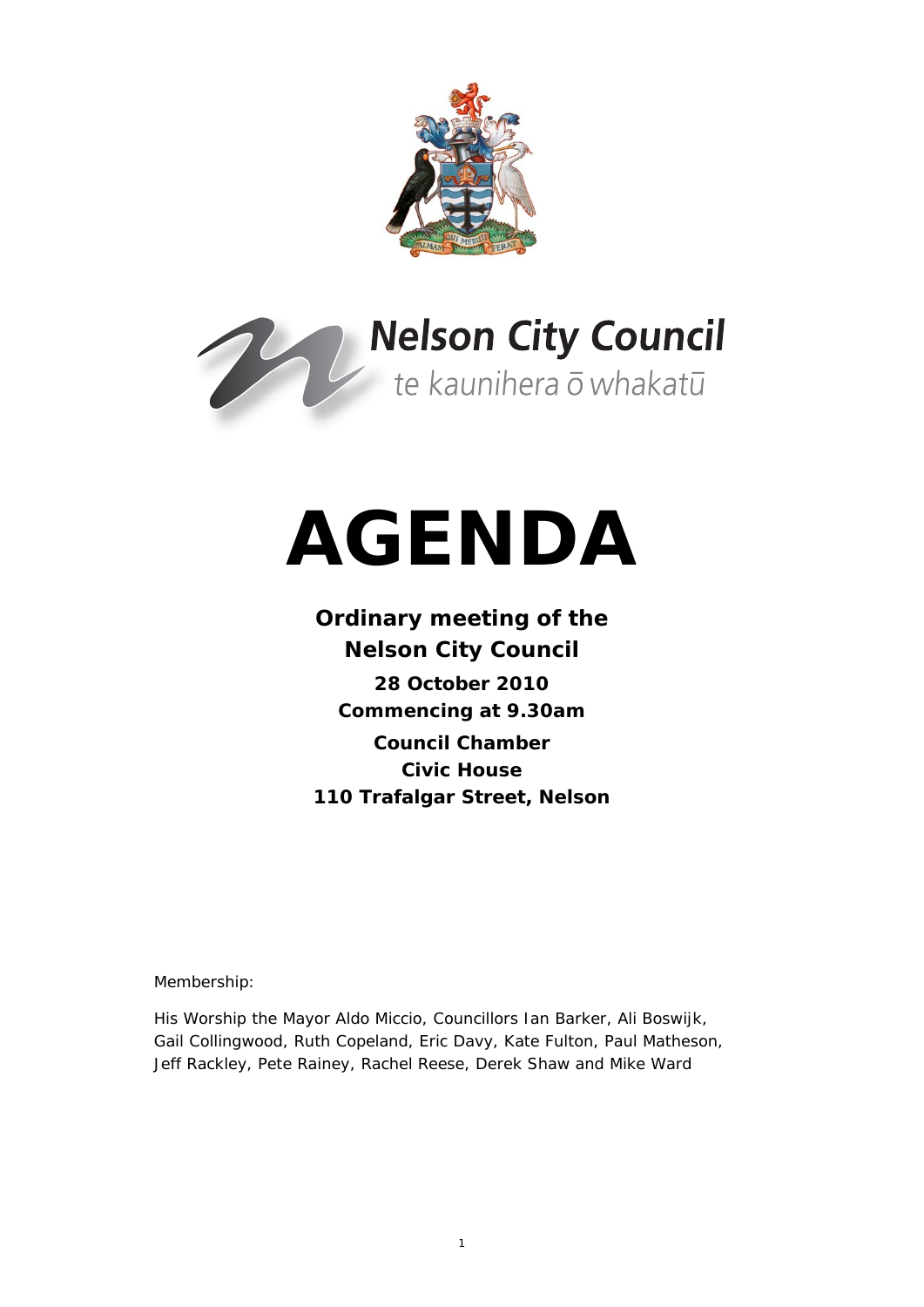#### **Business**

As set out below 28 October 2010

TARDIS 992597

Page No.

APOLOGIES OPENING PRAYER

#### **1. Statutory Declarations 1**

The hearing and attesting of the written versions of Statutory Declarations by the Mayor and Councillors, pursuant to Section 14 of Schedule 7 of the Local Government Act 2002, is required before Councillors may act as members of the Nelson City Council.

The Mayor and Councillors are required to read aloud and sign the Declaration, a copy of the Declaration is attached.

#### **2. Mihi**

Mr Andy Joseph, Council Kaumatua.

#### **3. Presentation to Kerry Marshall**

#### **4. Adoption of Standing Orders**

Document number 997910

Section 27 of Schedule 7 of the Local Government Act 2002 requires Council to adopt a set of Standing Orders. Accordingly, it is recommended that Council adopt the most recent New Zealand Model Standing Orders NZS 9202:2003.

A copy of these Standing Orders is circulated separately. It is recommended that these Standing Orders replace Council's existing version as they are the ones used by most local authorities in New Zealand, are more comprehensive and are annotated with the applicable references to the relevant legislation.

The only substantive difference to the set previously used by Council is as follows:

- The model Standing Orders Clause 2.4.3 require a Council meeting to have a quorum of 7 as opposed to the previous Standing Orders Clause 2.11 which required a quorum of 5.
- In addition two clauses, 5.14 and 18.0, taken from the previous Standing Orders, have been added to the model Standing Orders: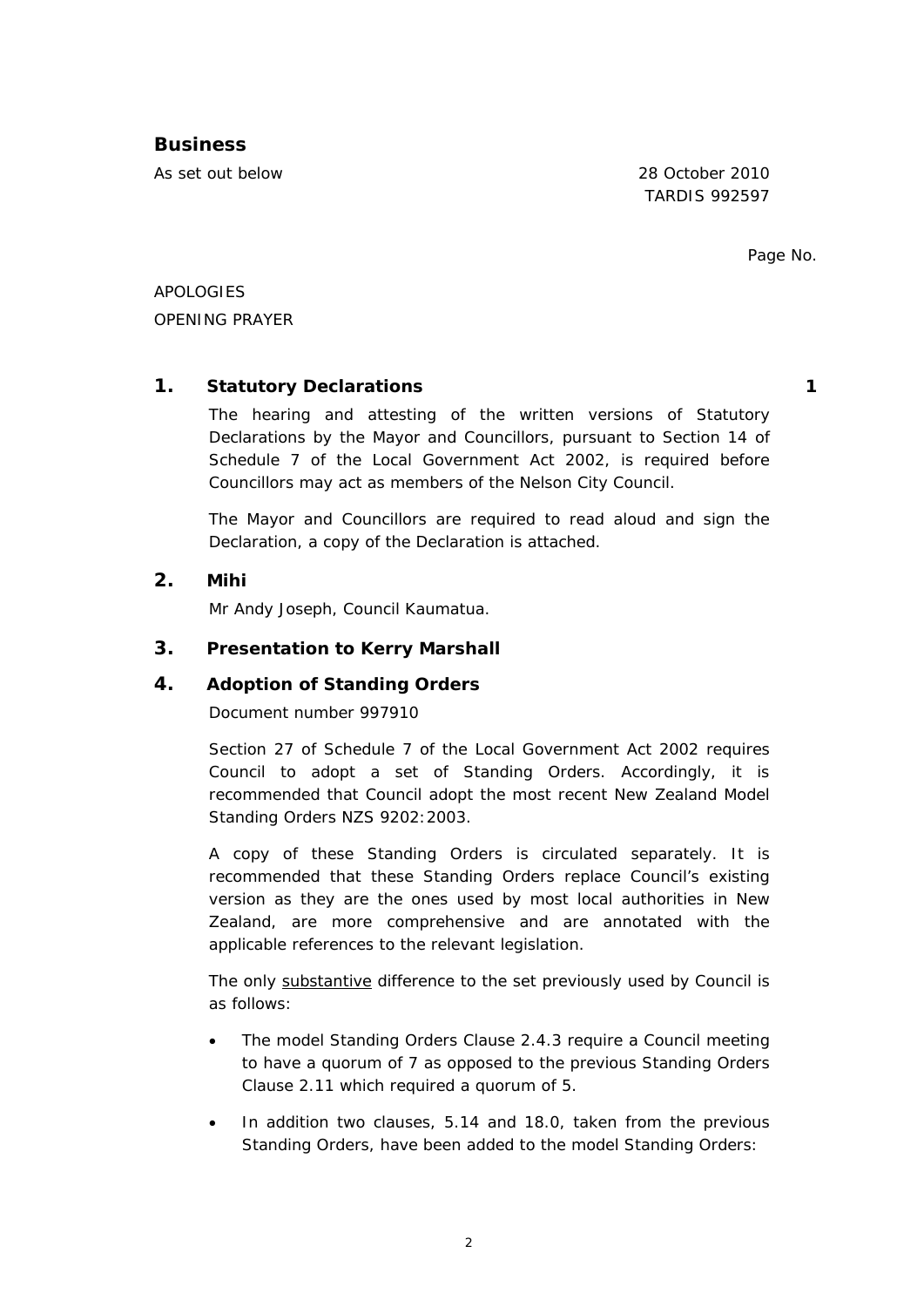Clause 3.3.15 Cellphones

As these mechanisms have grown more and more popular, Nelson City Council has required specific rules to control the use of cellphones at Council and Committee meetings.

Clause 3.22 Public Forums

For at least the last 15 years, Nelson City Council has adopted the practice of allowing members of the public to raise issues of concern with Council at the beginning of meetings.

Recommendation

*THAT the New Zealand Model Standing Orders NZS 9202:2003, as amended by the addition of Clause 3.3.15 'Cellular phones' and Clause 3.22 'Public Forums', be adopted.* 

#### **5. Statutory Responsibility of Members 2-88**

Document number 991321

Note: a conflict of interest form will be available at the meeting.

Recommendation

#### *THAT the report be received.*

#### **6. Mayor's Report 89-90**

From His Worship the Mayor, a report with recommendations in respect of the position of Deputy Mayor, the Committee Structure and Committee Chairpersons.

Document number 994052

#### **6.1 Schedule of Meetings to 31 December 2010**

It is proposed that Council meet on the following days through to the end of 2010:

- 4 November
- 18 November
- 2 December
- 16 December

A calendar for 2011 will be presented to Council at the 2 December 2010 meeting.